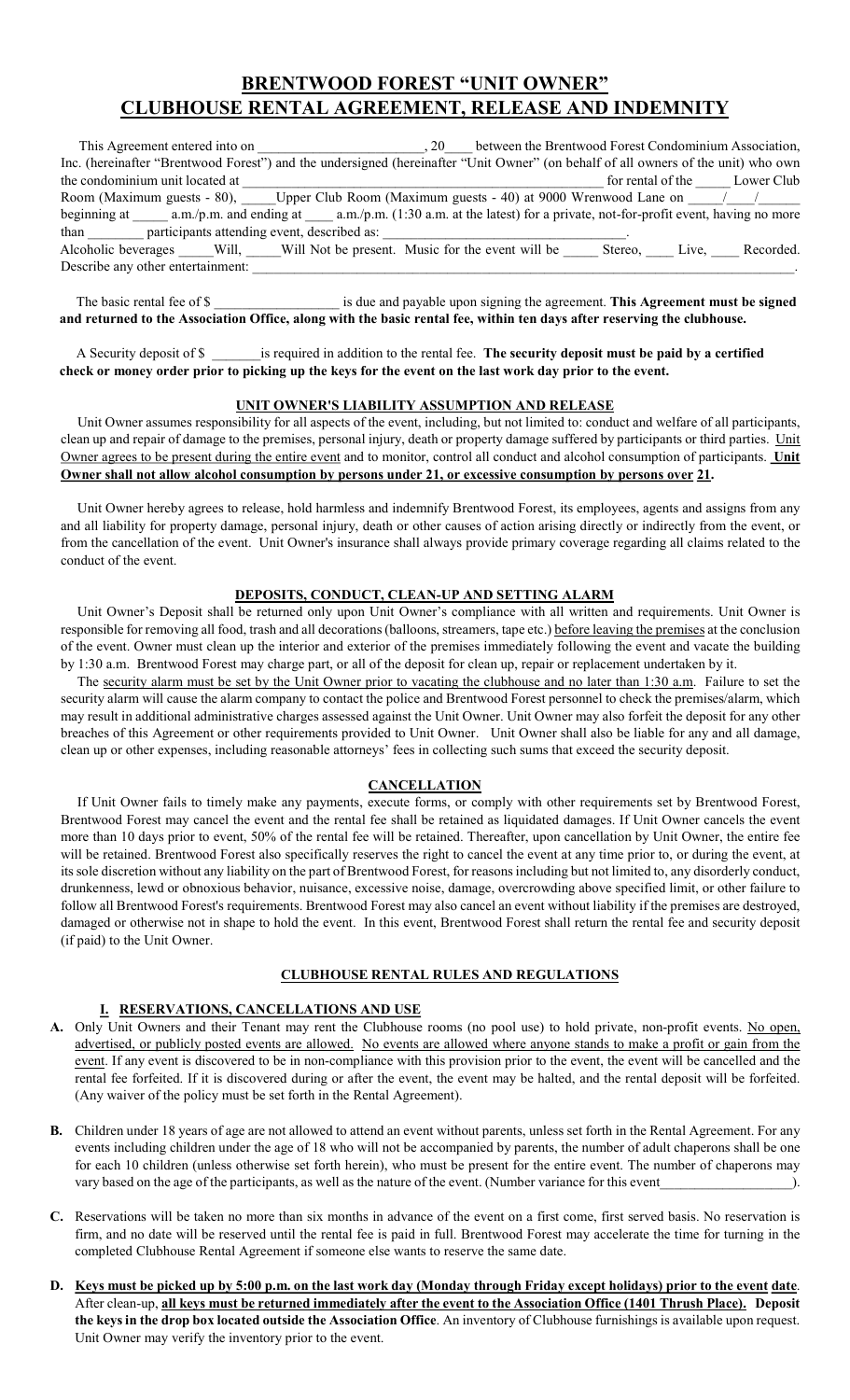E. The security deposit (certified check or money order only) is due prior to the keys being picked up for the event. On the next business day after the event and the surrounding area has been inspected and keys returned, you may request return of the security deposit. Brentwood Forest shall have fifteen days to process the refund.

### Revised 6/2009

- F. Brentwood Forest reserves the right to have its agents and employees and the City of Brentwood Police check, or monitor any event, and to immediately terminate any event violating the Rental Agreement, or other Brentwood Forest regulations.
- G. No smoking is permitted in the Clubhouse. Smoking is permitted on the outdoor patio areas and on the outside upper Club Room deck (if rented). A \$100 charge per occurrence will be deducted from the Unit Owner's deposit if participants violate the smoking regulations.

## H. You may enter the Clubhouse only on the day of the event after 10:00 a.m.

#### I. Under no circumstances may sponsor or guests use the pool or pool area.

J. No guns are permitted in the clubhouse or surrounding area.

## II. CARE AND CLEAN-UP - IN CASE OF AN EMERGENCY Call 911 (Plumbing/heat/air problem- call 961-3066) A.

- During Clubhouse functions, all entrance and exit doors and windows must be kept closed.
- B. Fireplace use is limited to winter months only. Flue must be closed and gas turned off before leaving the building.
- C. Lift furniture when moving return all furniture to its original place.
- D. Noise and music must be kept under reasonable control. No loud music or noise permitted outdoors after 10 p.m.
- E. Shirt and shoes must be worn at all times. Swimwear is not permitted in the Clubhouse at any time.
- F. All guests must leave the premises within a half-hour after the scheduled end of the event and prior to 1:30 a.m.
- G. Dispose of food waste only in the garbage disposal no grease, bones, peels or seeds from fruit or vegetables.
- H. Owner is responsible to re-set the thermostat (Summer 78 degrees Winter 68 degrees) before leaving the building.
- I. The balcony of the upstairs Clubroom (overlooking the downstairs Clubroom) may not be used at any time.
- J. No pets are allowed inside the Clubhouse.
- K. All trash must be bagged and placed in the dumpster located on the east parking lot. Lock dumpster before leaving.
- L. Debris (including cigarette butts) on the parking lot and perimeter of the Clubhouse must be removed.
- M. All decorations, tape/strings, streamers and confetti must be removed from the Clubhouse (no nails may be used).
- N. Turn off all lights. Downstairs Clubroom: Light switches are located in the room with shutters in the lobby area. Upstairs Clubroom: A light switch is on the post as you walk up the stairs to unlock the gate. All other switches are on the outer walls.
- O. Lock all windows and doors including latches on the double French doors in the party room and lobby.
- P. The last person leaving the clubhouse is responsible for setting the alarm prior to 1:30 a.m. To set the alarm: PRESS " AWAY" UNTIL YOU HEAR BEEP, BEEP, BEEP, BEEP. You have 45 seconds after the alarm is set

to vacate the building and lock the front entrance door. You may not re-enter the clubhouse once the alarm is set. Q. False alarms or fees for not setting the alarm by 1:30 a.m. are deducted from the security deposit.

- R. Immediately after the event, return the keys to the Association Office in the drop box. (1401 Thrush Place corner of Eager Road and Thrush Place).
- S. See the attached addendum which becomes a part of this agreement.

| Owner's Name(s) Print | Cell Phone | <b>Home Phone</b> | Work Phone Driver's License | Date of Birth |
|-----------------------|------------|-------------------|-----------------------------|---------------|
|                       |            |                   |                             |               |

Signature of Owner (Signature acknowledges that I have read, understand and will abide to the terms of this Clubhouse Agreement)

BRENTWOOD FOREST CONDOMINIUM ASSOCIATION, INC.

 $\mathbf{B}$ y: Date:

On this \_\_\_\_\_\_ day of \_\_\_\_\_\_\_\_\_\_\_\_\_\_\_\_\_, 20\_\_\_\_\_\_ before me personally appeared to me known to be the Owner described in and who executed the foregoing instrument and acknowledged that he/she executed the same as his/her free act and deed.

My Commission Expires:

 $\mathcal{L}_\text{max}$ Brentwood Forest Employee or Notary Public Affixing Seal

| Rental Fee              | Received S  |                 | $\lceil \text{heck} \rceil$ |  |
|-------------------------|-------------|-----------------|-----------------------------|--|
| <b>Security Deposit</b> | Received \$ | Certified Check | Cash                        |  |
| Kev #                   | lssued to   |                 | Keys returned               |  |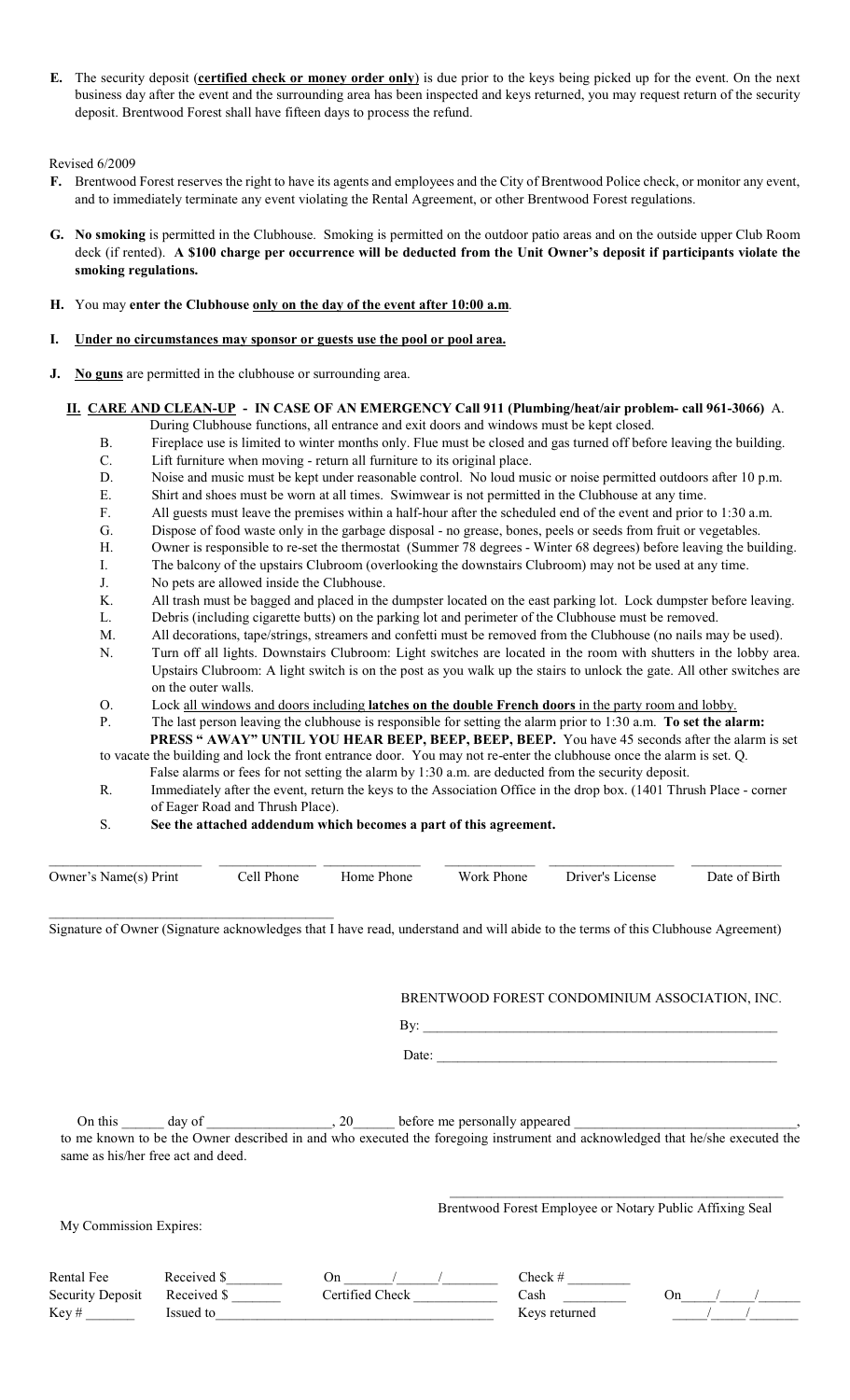| Security Deposit Refund |                                |     |  |
|-------------------------|--------------------------------|-----|--|
|                         | Security Deposit Forfeited for |     |  |
| w                       | Security Deposit Returned to   | ∣hn |  |
|                         |                                |     |  |

certifies receipt of security deposit this \_\_\_\_ day of \_\_\_\_\_\_\_\_\_\_\_\_\_\_\_, 200\_\_\_.

Signature of Owner/Sponsor

| <b>Brentwood Forest Condominium Association, Inc.</b><br>1401 Thrush Place, Brentwood, Mo. 63144 |                            |  |
|--------------------------------------------------------------------------------------------------|----------------------------|--|
|                                                                                                  | Office (314) 961-3066      |  |
| Fax                                                                                              | (314) 961-4935             |  |
| E-mail                                                                                           | office@brentwoodforest.com |  |

# Clubhouse Sponsor Instructions, Clean Up and Charges

The alarm is turned off by the Association prior to your arrival (admittance on the day of your event only after 10:00 a.m.). The alarm should not be set until the last person from both party rooms vacates the building (no later than 1:30 a.m.)

To insure return of your security deposit, initial and sign below acknowledging that you have read the Clubhouse Rental Agreement and the following requirements frequently overlooked. If any of the Clubhouse Rental Agreement provisions are abused or violated, funds will be deducted from the security deposit. The following charges will be deducted for:

| Not removing all food, drinks and decorations, from the premises                                                                                                       | \$25.00                         |
|------------------------------------------------------------------------------------------------------------------------------------------------------------------------|---------------------------------|
| Failure to 1) vacuum the carpet, 2) clean kitchen floors, 3) clean bathrooms,<br>4) clean dance floor or 5) clean the lobby (spills, floor or other debris present)    | \$25.00<br>per area $-1$ thru 5 |
| Cigarette butts left in the cigarette urns, patio or exterior of clubroom or parking lot                                                                               | \$10.00                         |
| Cigarette butts found in the party room (smoking in the lobby or outdoors only)                                                                                        | \$100.00                        |
| Failure to replace furniture as originally placed when you arrived                                                                                                     | \$25.00                         |
| Failure to clean the kitchen counter tops and glass table tops (dirty/smeared)                                                                                         | \$25.00                         |
| Failure to remove trash and debris from the party room and restrooms or<br>replace a clean trash bag in each trash container (including restrooms)                     | \$25.00                         |
| Not resetting the thermostat to: Summer 78 degrees - Winter 65 degrees                                                                                                 | \$25.00                         |
| Failure lock all windows, French double doors (latch and lock), front and rear<br>entrance doors. Upstairs Rental - lock the gate, French doors upstairs & lobby doors | \$50.00                         |
| Trash not removed or placed in the dumpster. Didn't relock the dumpster                                                                                                | \$25.00                         |
| Failed to return keys immediately after the event to the office in the drop box<br>1401<br>Thrush Place (corner of Thrush & Eager Road) left of the front door         | \$25.00                         |
| Didn't set the alarm. The police or office staff responding to a false alarm                                                                                           | \$50.00                         |
| Any cleaning other than listed above                                                                                                                                   | \$40 per hour                   |

The other party room is rented  $Yes() No()$ 

## PRESS AWAY TO SET THE ALARM. YOU WILL HEAR A BEEP, BEEP, BEEP, BEEP. YOU HAVE 45 SECONDS TO VACATE THE BUILDING AND LOCK THE FRONT DOOR.

Signature \_\_\_\_\_\_\_\_\_\_\_\_\_\_\_\_\_\_\_\_\_\_\_\_\_\_\_\_\_\_\_\_\_\_\_\_ Date \_\_\_\_\_\_\_\_\_\_\_\_\_\_\_\_\_\_\_\_\_\_\_\_ Key # \_\_\_\_

DOWNSTAIRS